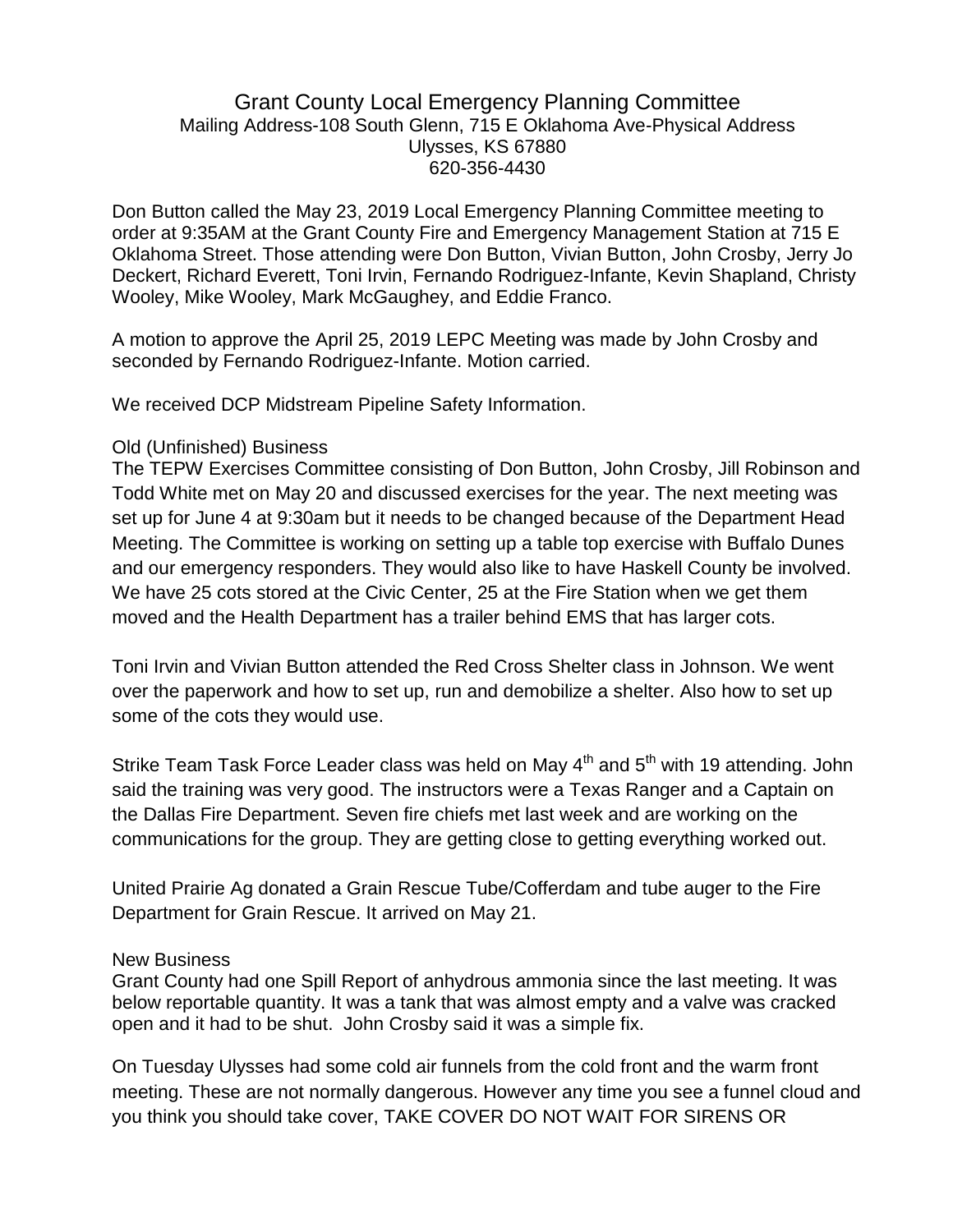## Page 2 LEPC May 23, 2019

OTHERS TO TELL YOU TO TAKE SHELTER. Cold air funnels rotate but the clouds they are attached to do not rotate. This is why it is so important to attend the National Weather Service Storm Identification and Spotter training when offered in the spring. Grant County's is usually in March and free of charge. All sirens in Ulysses are working. The town of Hickok's siren is not working. The commissioners have approved to purchase two used sirens at a cost of \$12,000 each installed. A new Siren is around \$24,000. Ford County is also purchasing some sirens so they will probably install them at the same time.

KDEM is looking to set up trainings for 2020 and 2021. The new advanced Incident Command G300 and G400 curriculums will be available in July. The 300 class will go from two days to three days. This will give more time to work on developing an Incident Action Plan. Who has to take the G400 class has changed, it will not be recommended for as many people. Only the people who work in an Emergency Operation Center will have to take the 400 class. The state wants to have three G300 classes in each region and one G400 class in each region in 2020. Stevens County has already requested to host the G290 Public Information Class in April of 2020. They also want to hold some Debris Management classes, Dispatch training and Communication classes. If there is a class you would like us to bring to Ulysses let us know and we will see if we can get it scheduled.

Some Upcoming trainings: KS-132 Kansas Exercise Course for Discussion Based exercises in Wichita June 11 and 12, KS-133 Kansas Exercise and Design for Operations based exercise July 30 to Aug 2, 2019 ID 1081418 in Topeka, Cyber Security in Ashland June 11 and 12 this is both classes, and Essentials of Community Cybersecurity Course 4 hour in Wichita on June 18.

Don talked about the Health Care Coalition. They have new guidelines so they are revamping their policies. The Homeland Security Committee is working on the 2020 budget. They pick out projects to equal the amount they receoved for 2019 because they have to be turned in by the end June. In 2019 they received grant funds of \$334,000. Then they have to adjust the project to the official amount for 2020 when they found out the amount. 25% of the funds go to Law Enforcement Projects.

KDHE is cautioning residents to stay out of Kansas waterways because of the recent flooding and associated unsafe water quality conditions. In addition to the physical dangers associated with entering swift moving flood waters, the potential for high levels of pathogens in those waters exist.

Toni Irvin said the state approved the January exercise for the health department exercise.

Ron Younger from the hospital helped Don work on the Emergency Management Repeater on the hospital tower to get it back up and working. Don had to replace the repeater. He purchased a used repeater for \$300 instead of buying a new one repeater for \$3,500.

Fernando Rodriguez-Infante talked about Compass's summer program for kids. Don asked if they were going to expand the Pilot program they used in Garden City. He said